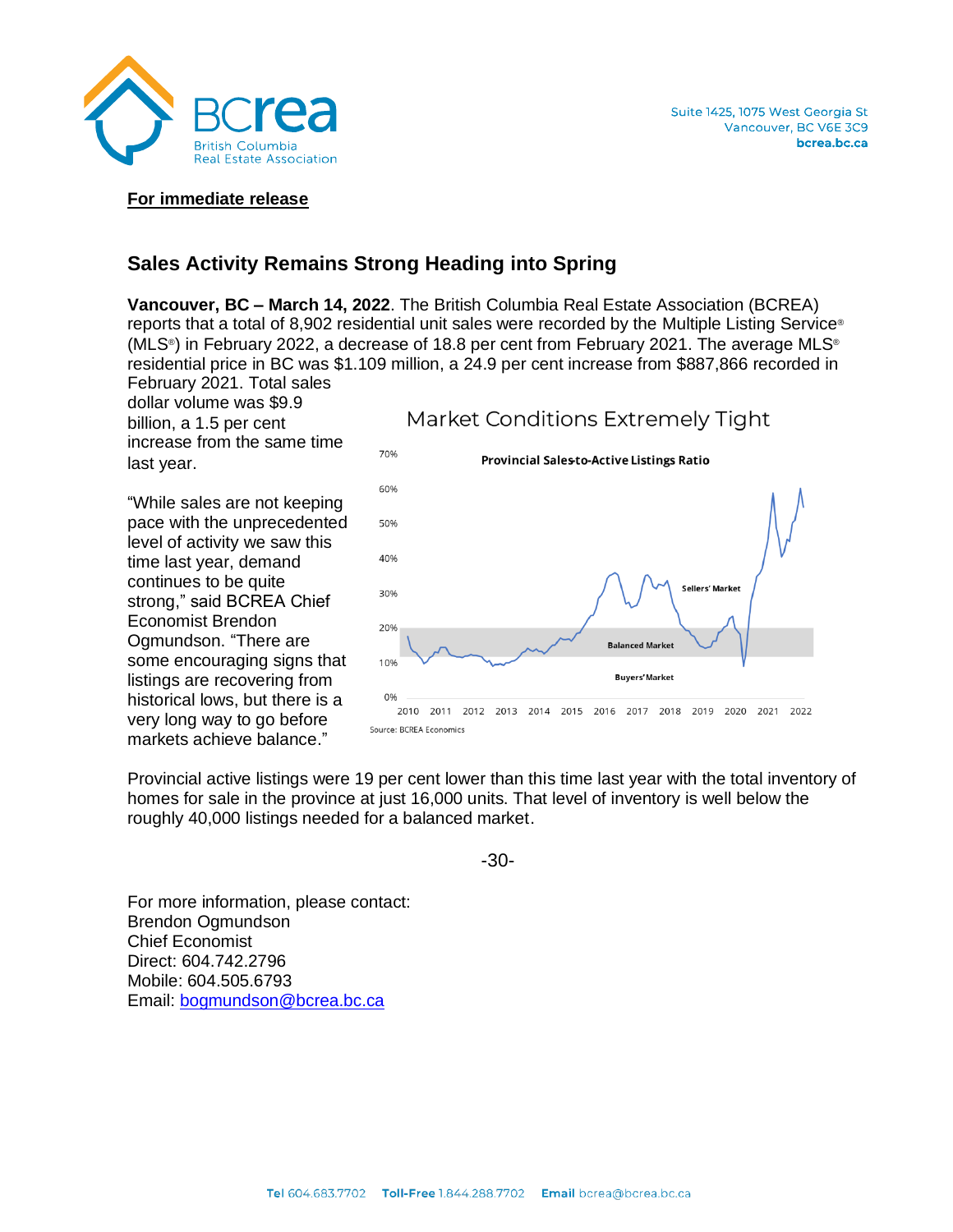| <b>Board</b>                                                   | <b>Average Price</b>                                       |                                                            |                                 |                                                                  | <b>Active Listings</b>                                           | <b>Sales-to-Active-Listings</b>          |                                                                       |                                                                       |
|----------------------------------------------------------------|------------------------------------------------------------|------------------------------------------------------------|---------------------------------|------------------------------------------------------------------|------------------------------------------------------------------|------------------------------------------|-----------------------------------------------------------------------|-----------------------------------------------------------------------|
|                                                                | February<br>2022<br>Residential<br>Average<br>Price<br>(3) | February<br>2021<br>Residential<br>Average<br>Price<br>(3) | $\%$<br>change                  | February<br>2022<br>Residential<br>Active<br>Listings<br>(Units) | February<br>2021<br>Residential<br>Active<br>Listings<br>(Units) | $\%$<br>change                           | February<br>2022<br>Residential<br>Sales to<br>Active<br>Listings (%) | February<br>2021<br>Residential<br>Sales to<br>Active<br>Listings (%) |
| <b>BC Northern</b>                                             | 413,719                                                    | 359,164                                                    | 15.2                            | 977                                                              | 1,179                                                            | $-17.1$                                  | 26.4                                                                  | 29.1                                                                  |
| Chilliwack                                                     | 877,321                                                    | 677,641                                                    | 29.5                            | 543                                                              | 500                                                              | 8.6                                      | 77.3                                                                  | 106.4                                                                 |
| <b>Fraser Valley</b>                                           | 1,285,489                                                  | 953,374                                                    | 34.8                            | 3,229                                                            | 3,339                                                            | $-3.3$                                   | 54.3                                                                  | 80.6                                                                  |
| Greater<br>Vancouver                                           | 1,343,927                                                  | 1,139,068                                                  | 18.0                            | 7,062                                                            | 8,860                                                            | $-20.3$                                  | 49.3                                                                  | 43.5                                                                  |
| Interior<br>Okanagan*<br>Kamloops<br>Kootenay<br>South Peace** | 853,036<br>682,952<br>481,686<br>233,346                   | 633,051<br>508,663<br>426,741<br>264,177                   | 34.8<br>34.3<br>12.9<br>$-11.7$ | 1,563<br>381<br>661<br>224                                       | 2,400<br>587<br>781<br>309                                       | $-34.9$<br>$-35.1$<br>$-15.4$<br>$-27.5$ | 60.4<br>80.1<br>37.7<br>16.1                                          | 50.1<br>49.9<br>35.7<br>9.4                                           |
| <b>Powell River</b>                                            | 615,729                                                    | 446,398                                                    | 37.9                            | 94                                                               | 50                                                               | 88.0                                     | 33.0                                                                  | 82.0                                                                  |
| Vancouver Island                                               | 805,801                                                    | 606,904                                                    | 32.8                            | 996                                                              | 1,211                                                            | $-17.8$                                  | 76.0                                                                  | 73.6                                                                  |
| Victoria                                                       | 1,041,068                                                  | 865,235                                                    | 20.3                            | 576                                                              | 969                                                              | $-40.6$                                  | 115.8                                                                 | 83.1                                                                  |
| <b>Provincial</b><br>Totals***                                 | 1,109,152                                                  | 887,866                                                    | 24.9                            | 16,306                                                           | 20,185                                                           | $-19.2$                                  | 54.6                                                                  | 54.3                                                                  |

#### **February 2022 Residential Average Price, Active Listings and Sales-to-Active-Listings Data by Board**

\***NOTES:** The Okanagan Mainline Real Estate Board (OMREB) amalgamated with the South Okanagan Real Estate Board (SOREB) on January 1, 2021, to form the Association of Interior REALTORS©. In February 2022, the Association merged with the Kootenay and Kamloops real estate boards.

\*\*The former Northern Lights Board, which was merged with SOREB in 2011, will now be called the South Peach River Region and is part of the new Association

of Interior REALTORS©.

\*\*\*Numbers may not add due to rounding

## **February 2022 BC Residential Multiple Listing Service® Data by Board**

| <b>Board</b>                   |                          | Dollar Volume (000s)     |         | <b>Units</b>             |                          |         |  |  |
|--------------------------------|--------------------------|--------------------------|---------|--------------------------|--------------------------|---------|--|--|
|                                | February 2022            | February 2021            | $\%$    | February 2022            | February 2021            | %       |  |  |
|                                | <b>Residential Sales</b> | <b>Residential Sales</b> | change  | <b>Residential Sales</b> | <b>Residential Sales</b> | change  |  |  |
|                                | $(\$)$                   | $(\$)$                   |         | (Units)                  | (Units)                  |         |  |  |
| <b>BC Northern</b>             | 106,739                  | 123,193                  | $-13.4$ | 258                      | 343                      | $-24.8$ |  |  |
| Chilliwack                     | 368,475                  | 360,505                  | 2.2     | 420                      | 532                      | $-21.1$ |  |  |
| <b>Fraser Valley</b>           | 2,252,177                | 2,566,483                | $-12.2$ | 1,752                    | 2,692                    | $-34.9$ |  |  |
| Greater                        | 4,680,899                | 4,387,690                | 6.7     | 3,483                    | 3,852                    | $-9.6$  |  |  |
| Vancouver                      |                          |                          |         |                          |                          |         |  |  |
| Interior                       |                          |                          |         |                          |                          |         |  |  |
| Okanagan*                      | 805,266                  | 760,927                  | 5.8     | 944                      | 1,202                    | $-21.5$ |  |  |
| Kamloops                       | 208,300                  | 149,038                  | 39.8    | 305                      | 293                      | 4.1     |  |  |
| Kootenay                       | 119,940                  | 119,061                  | 0.7     | 249                      | 279                      | $-10.8$ |  |  |
| South Peace**                  | 8,400                    | 7,661                    | 9.7     | 36                       | 29                       | 24.1    |  |  |
| <b>Powell River</b>            | 19,088                   | 18,302                   | 4.3     | 31                       | 41                       | $-24.4$ |  |  |
| Vancouver Island               | 609,992                  | 540,752                  | 12.8    | 757                      | 891                      | $-15.0$ |  |  |
| Victoria                       | 694,392                  | 696,514                  | $-0.3$  | 667                      | 805                      | $-17.1$ |  |  |
| <b>Provincial</b><br>Totals*** | 9,873,668                | 9,730,126                | 1.5     | 8,902                    | 10,959                   | $-18.8$ |  |  |

\***NOTES:** The Okanagan Mainline Real Estate Board (OMREB) amalgamated with the South Okanagan Real Estate Board (SOREB) on January 1, 2021, to form

the Association of Interior REALTORS®. In February 2022, the Association merged with the Kootenay and Kamloops real estate boards.<br>\*\*The former Northern Lights Board, which was merged with SOREB in 2011, will now be calle of Interior REALTORS©.

\*\*\*Numbers may not add due to rounding